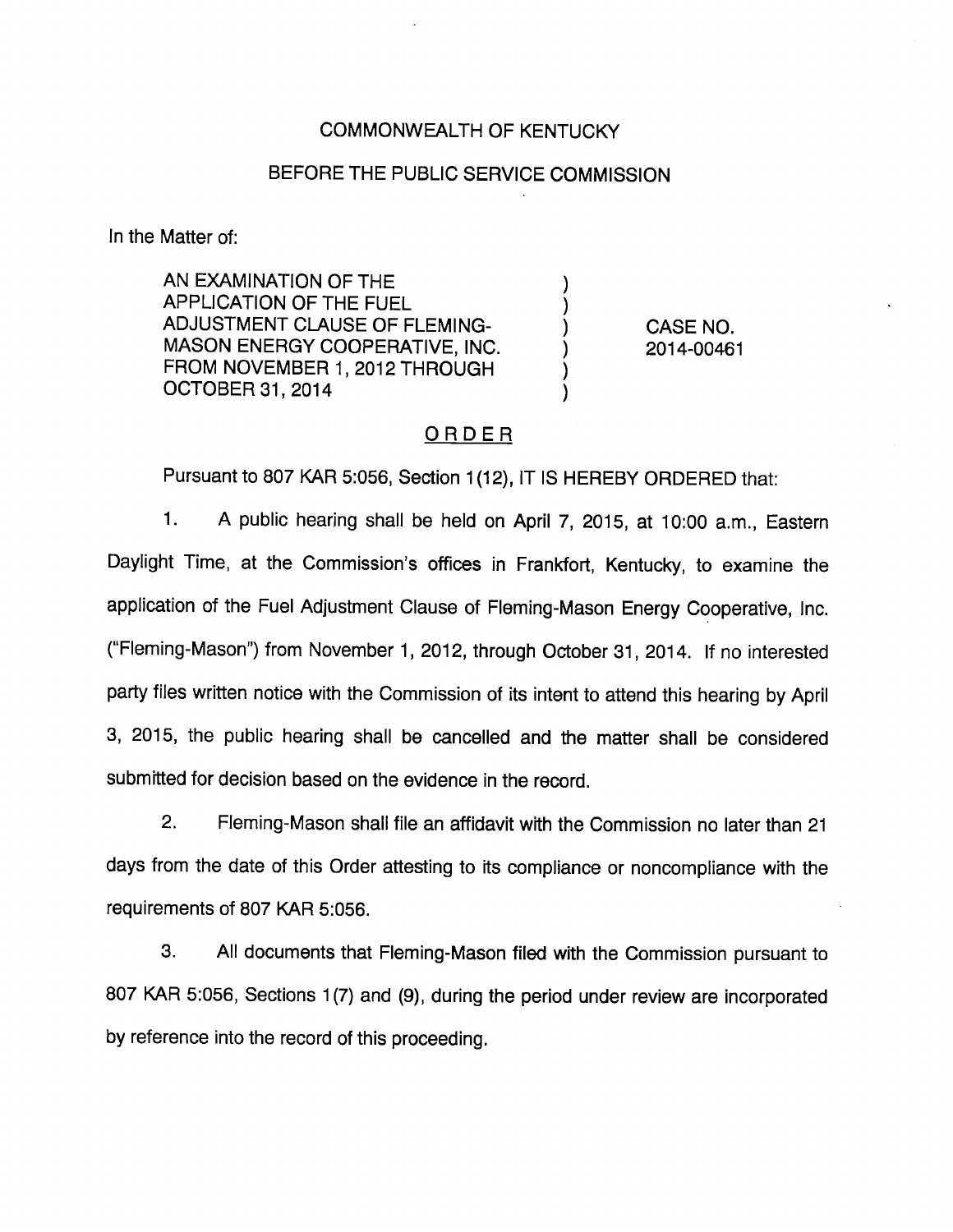4. Fleming-Mason shall publish the following notice not less than seven days or more than 21 days prior to the public hearing in a newspaper of general circulation in its service areas or in a trade publication or newsletter going to all customers. Fleming-Mason shall also file an Affidavit of Publication of Hearing Notice with the Commission no later than April 3, 2015.

> A public hearing will be held on Tuesday, April 7, 2015, at 10:00 a.m., Eastem Daylight Time, at the offices of the Kentucky Public Service Commission, 211 Sower Boulevard, Frankfort, Kentucky, to examine the application of the Fuel Adjustment Clause of Fleming-Mason Energy Cooperative, Inc. for the period November 1, 2012, through October 31, 2014. Individuals interested in attending this hearing shall notify the Kentucky Public Service Commission in writing of their intent to attend no later than April 3, 2015. If no notices of intent to attend are received by that date, this hearing will be cancelled and the matter shall be considered submitted for decision based on the evidence in the record. Written notice of intent to attend this hearing should be sent to: Executive Director, Kentucky Public Service Commission, P.O. Box 615, Frankfort, Kentucky 40602.

5. The official record of the proceeding shall be by video only.

6. a. Fleming-Mason shall file with the Commission, no later than 30 days from the date of this Order, its responses to all information requested in the Appendix to this Order. Responses to requests for information shall be appropriately bound, tabbed and indexed and shall include the name of the witness responsible for. responding to the questions related to the information provided, with copies to ali parties of record and the original and six copies to the Commission. When numerous sheets are required for an item, each sheet should be appropriately indexed, e.g.. Item 1(a), Sheet 2 of 6.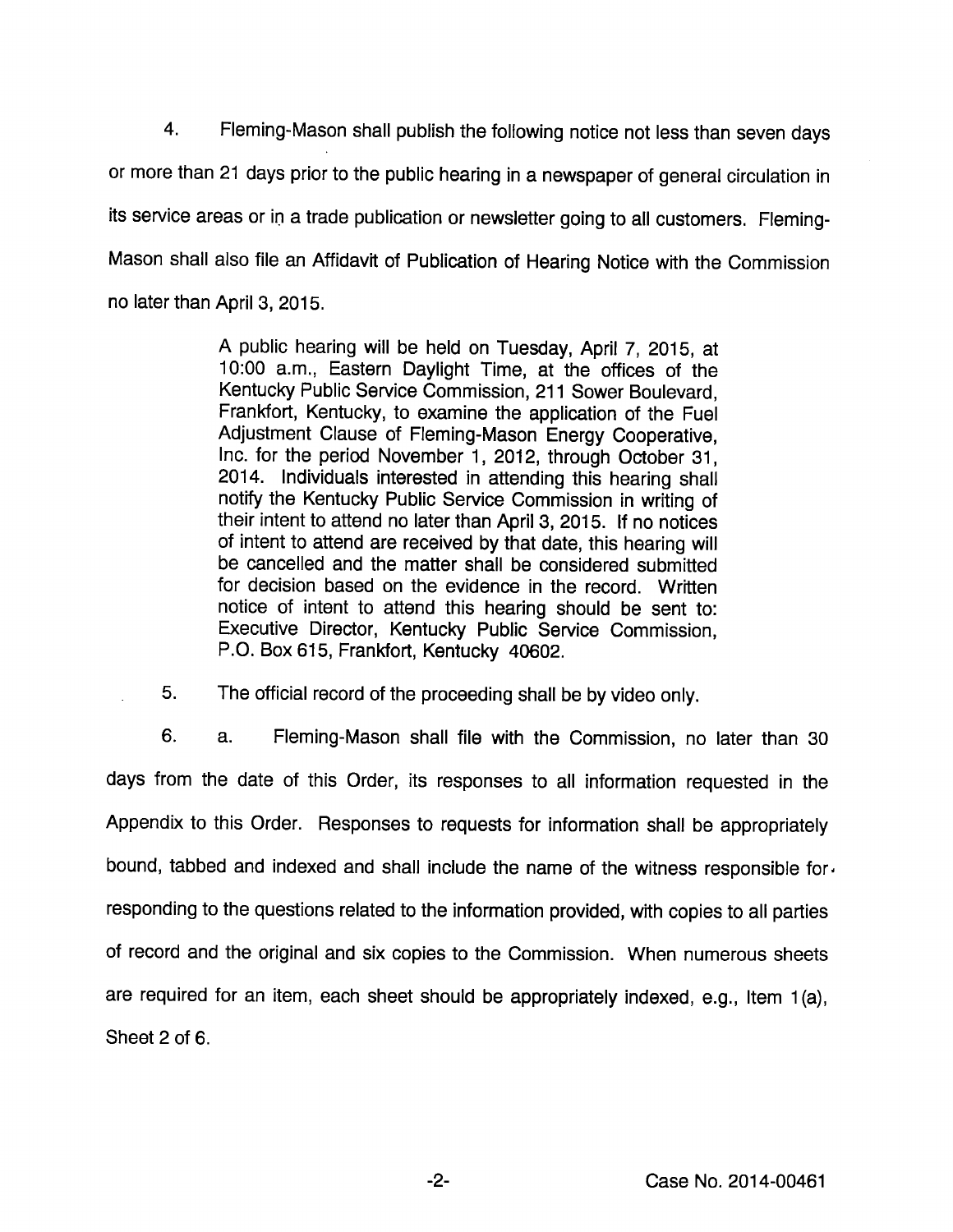b. Each response shall be answered under oath or, for representatives of a public or private corporation or a partnership or association or a governmental agency, be accompanied by a signed certification of the preparer or person supervising the preparation of the response on behalf of the entity that the response is true and accurate to the best of that person's knowledge, information, and belief formed after a reasonable inquiry.

c. A party shall make timely amendment to any prior response if it obtains information which indicates that the response was incorrect when made or, though correct when made, is now incorrect in any material respect.

d. Forany request to which a partyfails or refuses to furnish all or part of the requested information, that party shall provide a written explanation of the specific grounds for its failure to completely and precisely respond.

e. Careful attention should be given to copied material to ensure that it is legible.

f. A party filing a document containing personal information shall, in accordance with 807 KAR 5:001, Section 4(10), encrypt or redact the document so that personal information cannot be read.

By the Commission ENTERED FEB 05 2015 KENTUCKY PUBLIC SERVICE COMMISSION

ATTEST:

Chunh Brunwhy

Case No. 2014-00461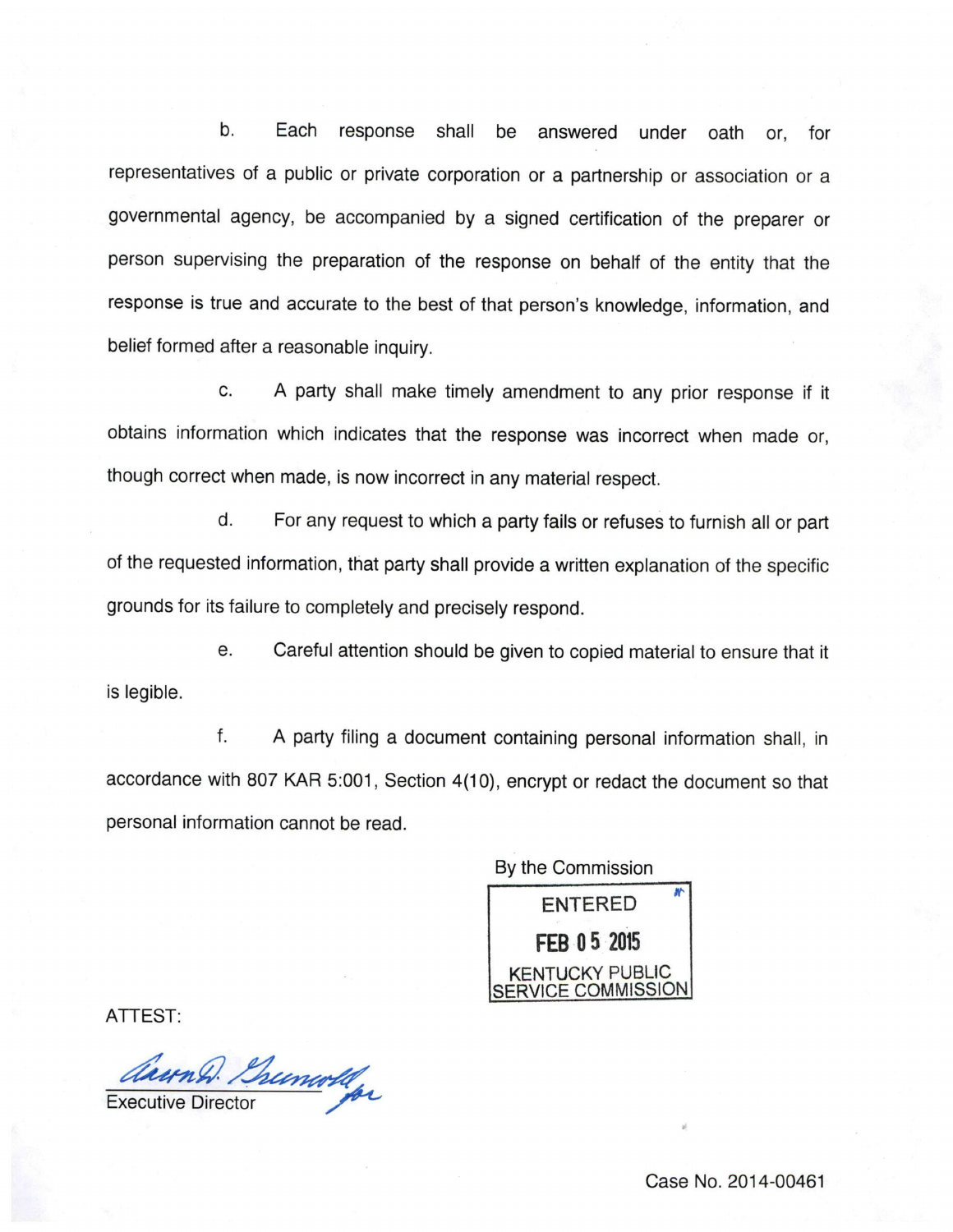#### APPENDIX

# APPENDIX TO AN ORDER OF THE KENTUCKY PUBLIC SERVICE COMMISSION IN CASE NO. 2014-00461 DATED FEB 0 5 2015

1. a. Provide a schedule of the calculation of the 12-month average line loss, by month, for November 2012 through October 2014.

b. Describe the measures that Fleming-Mason has taken to reduce line loss during this period.

2. Provide Fleming-Mason's monthly revenue reports (monthly billing summaries) showing the total revenue collected, including adjustments under the Fuel Adjustment Clause, as reported in Fleming-Mason's monthly filings required by the Commission from November 1, 2012, through October 31, 2014.

3. Provide a schedule showing the calculation of the increase or decrease in Fleming-Mason's base fuel costs per kWh as proposed by itswholesale electric supplier adjusted for Fleming-Mason's 12-month average line loss for November 2012 through October 2014.

4. Provide a schedule of the present and proposed rates that Fleming-Mason seeks to change, pursuant to 807 KAR 5:056, as calculated in Item 3 above, shown in comparative form.

5. Provide a statement showing, by cross-outs and italicized inserts, all proposed changes in rates. A copy of the current tariff may be used.